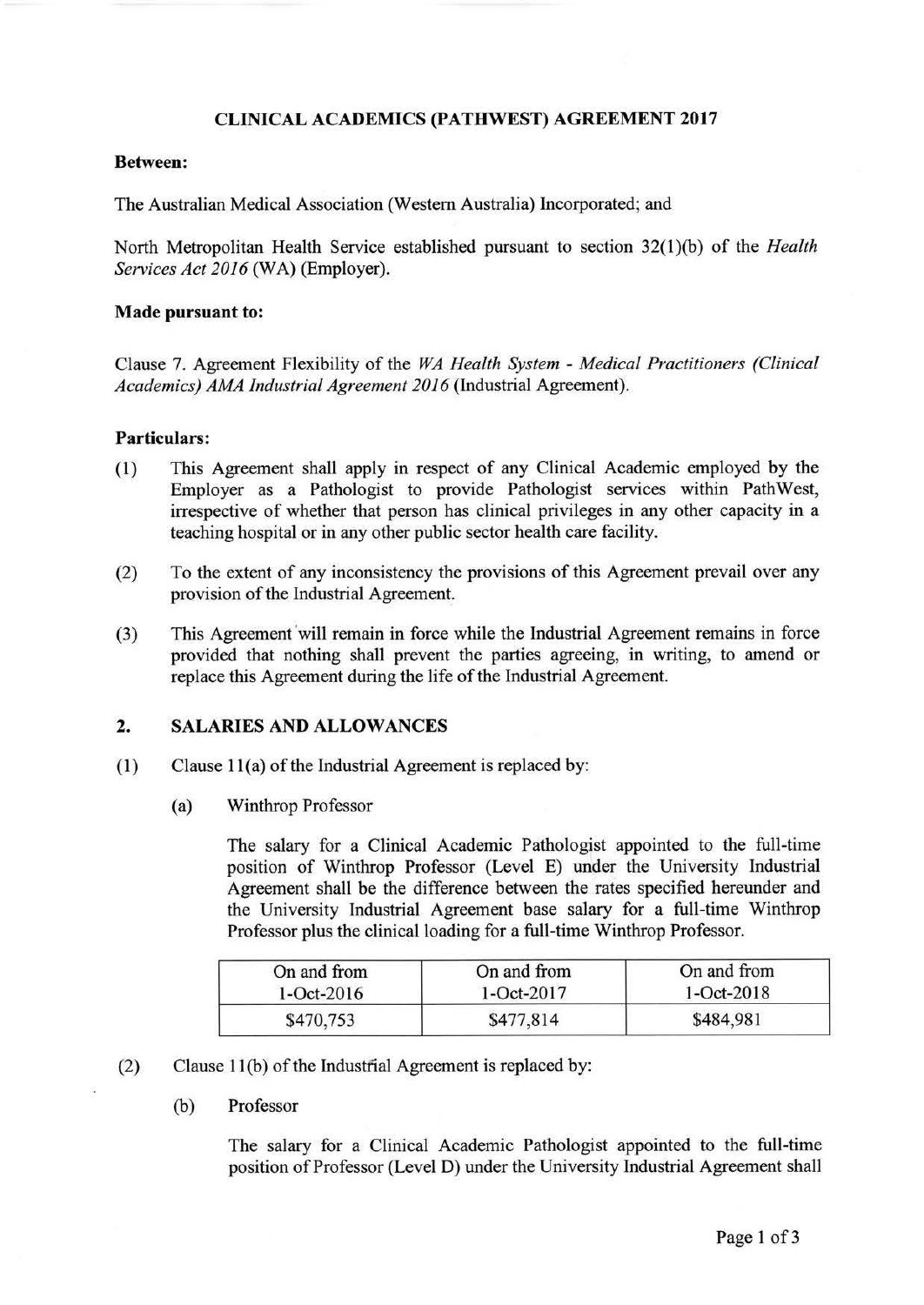be the difference between the rates specified hereunder and the University Industrial Agreement base salary for a full-time Professor plus the clinical loading for a full-time Associate Professor.

| On and from    | On and from    | On and from    |
|----------------|----------------|----------------|
| $1 - Oct-2016$ | $1 - Oct-2017$ | $1 - Oct-2018$ |
| \$457,423      | \$464,284      | \$471,249      |

- (3) Clause 1 l(c) of the Industrial Agreement is replaced by:
	- (c) Associate professor

The salary for a Clinical Academic Pathologist appointed to the full-time position of Associate Professor (Level C) under the University Industrial Agreement shall be the difference between the rates specified hereunder and the University Industrial Agreement base salary for a full-time Associate Professor plus the clinical loading for a full-time Associate Professor.

| On and from    | On and from    | On and from    |
|----------------|----------------|----------------|
| $1 - Oct-2016$ | $1 - Oct-2017$ | $1 - Oct-2018$ |
| \$430,764      | \$437,225      | \$443,784      |

- (4) Clause  $11(d)$  of the Industrial Agreement is replaced by:
	- (d) Assistant Professor

The salary for a Clinical Academic Pathologist appointed to the full-time position of Assistant Professor (Level B) under the University Industrial Agreement shall be the difference between the rates specified hereunder and the University Industrial Agreement base salary for a full-time Assistant Professor plus the clinical loading for a full-time Assistant Professor.

| On and from    | On and from    | On and from    |
|----------------|----------------|----------------|
| $1 - Oct-2016$ | $1 - Oct-2017$ | $1 - Oct-2018$ |
| \$404,104      | \$410,166      | \$416,318      |

- (5) The Agreement does not change any entitlement to payment of any allowance or penalty rates prescribed under the Industrial Agreement except as expressly provided in this Agreement.
	- (a) Shift, Weekend and Public Holiday Penalties and On-Call and Call-Back penalties will be paid in accordance with the rates prescribed in the Industrial Agreement.
	- (b) Private Practice Cost Allowance will be paid in accordance with the rate prescribed in the Industrial Agreement.